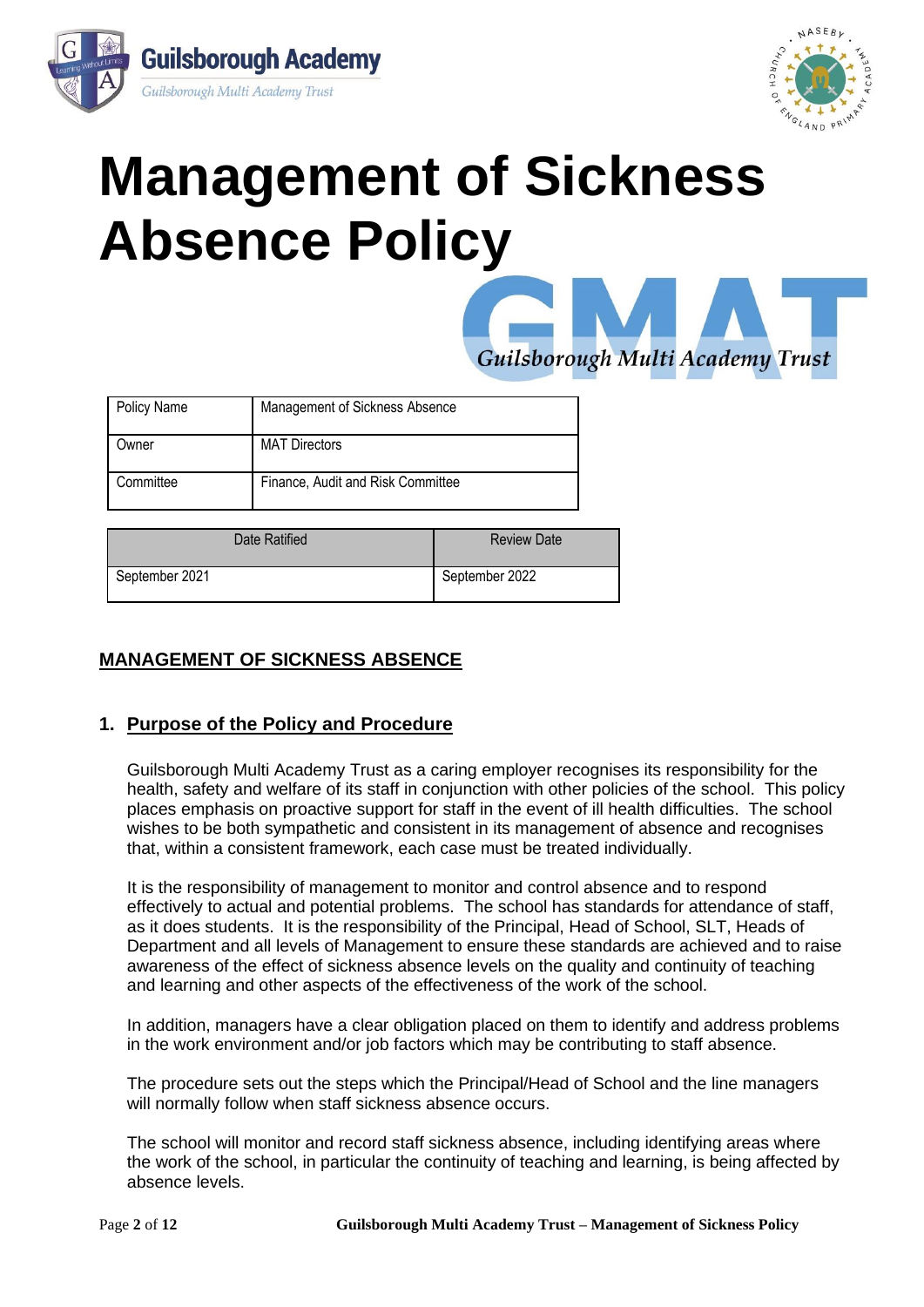



## **1.1The Procedure to Deal with Sickness Absence**

The Procedure is divided into the two areas:

- **a)** Long-term/Chronic; and
- **b)** Persistent Short-term Sickness.

Both have the same number of stages and share a number of common elements.

Standards for Managers and Employees, Reporting and Certification of Absence, Returning to Work and Sickness Absence Reviews apply to both long-term/chronic and short-term sickness absence. Sickness Absence Reviews are fundamental to the process and should be carried out throughout, as they will provide an important opportunity for the manager and employee to:

- discuss the employee's health and welfare;
- discuss if support/assistance can be provided;
- discuss the implications of continued absence;
- decide on future action.

The two areas reflect the different approaches required to deal with the two types of sickness absence. Although they both promote a sympathetic approach, the Longterm/Chronic route provides for greater levels of support and assistance given that many cases involve a serious medical condition. The Short-term route is aimed at dealing with frequent, short periods of absence attributable to a number of ailments where there is no chronic illness(es) to investigate. This process provides for a fair review of the absence record and the reasons together with an opportunity for the employee to make adequate improvement.

Both routes result ultimately in the same Final Absence Review since a decision regarding an employee's future employment is made at this stage.

#### **1.2 Reporting Procedure**

Staff Absence Line Guilsborough (01604 749129) Naseby (01604 740540) – as soon as a member of staff knows they will not be able to work due to sickness, they should phone and leave a message on the Staff Absence Line stating their name, reason for absence and anticipated date of return.

- Teaching and cover staff are to call **before 7:00am** so lesson and tutor group cover can be arranged.
- Support staff are to call **by 7:00am**.

The messages will be picked up by the Cover Manager (CM). In addition, as soon as they can, staff must phone their line manager and if applicable provide cover work (in accordance with the STPCD) and highlight any other work that will need attention in their absence (all staff). Sixth Form work should be emailed to the students, Academic Mentor and Head of Sixth Form.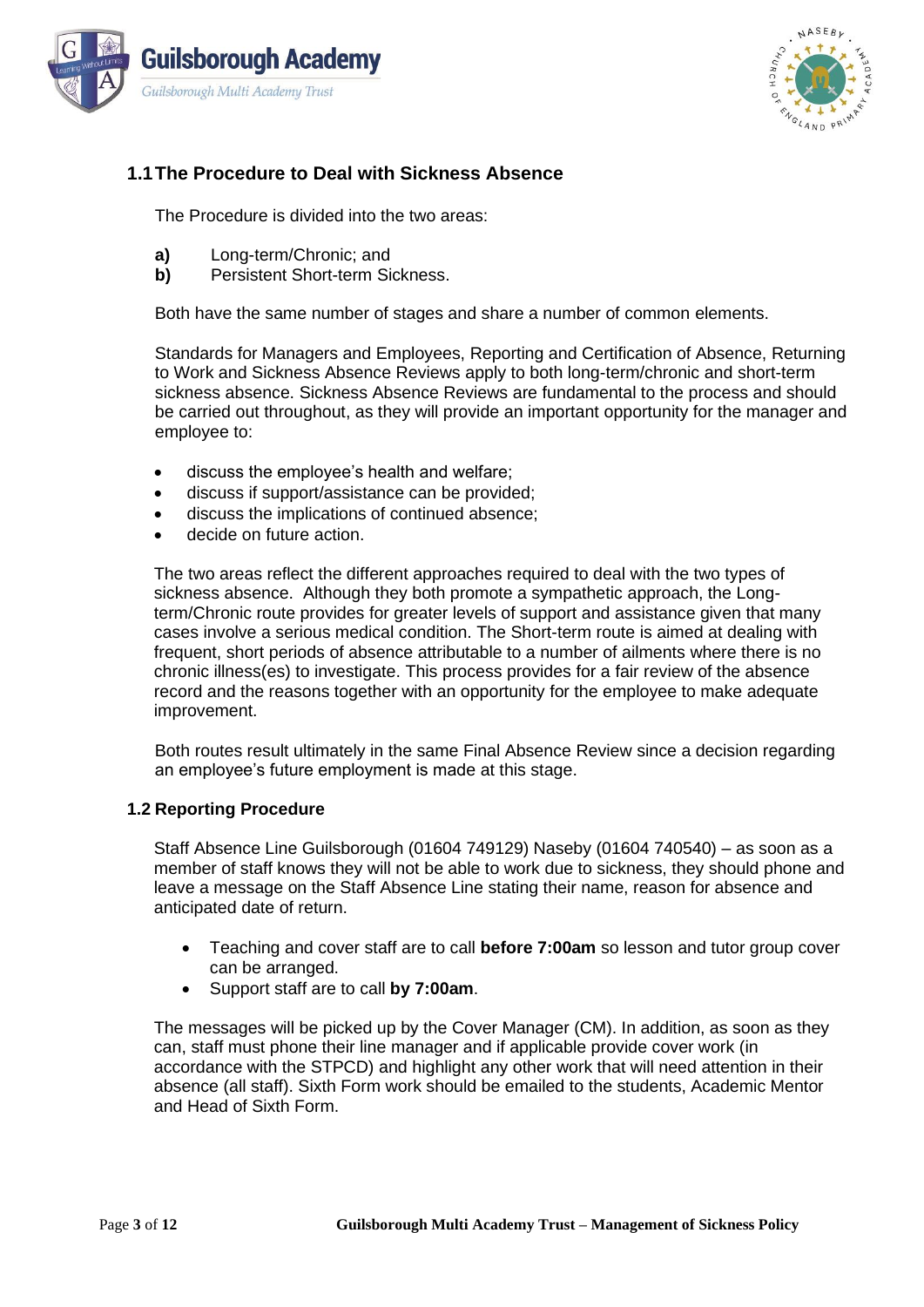



If your absence lasts more than one day you should continue to follow the above process each day. If you know you will be absent the following day it is acceptable to leave a message on the staff absence line the evening before.

Following the initial reporting of evidence and in the event of prolonged absence, it is important that the employee:

- notifies the nature of their illness or symptoms, its likely duration and what arrangements are being made, if any, to seek medical advice;
- states what action is proposed to improve their condition:
- provides medical information as soon as it is available;
- maintains regular contact with the CM and line manager advising of progress and likely date of return (whenever contact is made, the CM and line manager should confirm when and how the next contact should be made). This is particularly important to enable the CM and line manager to provide support to the employee and arrange appropriate cover for the employee's duties;
- (for periods of absence of 4 weeks or more), confirms their return to CM and line manager no later than one working day prior to their return. This is particularly important to enable the CM and line manager to prepare for the employee's return to work (e.g., provide additional support measures to the employee or deal with any additional staffing cover that has been in place);
- it is important that a record is kept of any contact made with the employee.

## **1.3Certification**

For an absence due to illness of one to seven days, a self-certification form (e.g. Return to Work Form) should be completed on return to work. This meeting will take place with the Line Manager and form signed.

For absences due to illness of eight days or more, a doctor's medical certificate is required, (note: absence over weekends or holiday is included in calculation of continued sickness absence).

The school may, in exceptional circumstances, require a doctor's medical certificate for any absence. If this were the case the school would pay any charges incurred.

#### **1.4 Medical Examination During Period of Absence**

An employee shall, if required at any time, submit to a medical examination by a registered medical practitioner nominated by the school, subject to the provisions of the Access to Medical Reports Act 1988 where applicable. In the event of a difference in medical opinion as to the employee's fitness for work, the matter shall, at the request of the school or of the employee, be submitted to an independent medical referee chosen jointly by the school and the employee,

- where the absence continues beyond the expiry date of a medical certificate, it is important that further certificates are sent to the HR Manager immediately. employees are responsible for ensuring that there are no periods un-certificated;
- employees may be required to provide medical certificates signed by their doctor for periods of absence of less than 8 calendar days;
- a medical certificate should be provided by an employee to confirm that they are fit to return to work if they have been continuously absent for a period of 4 weeks or more (a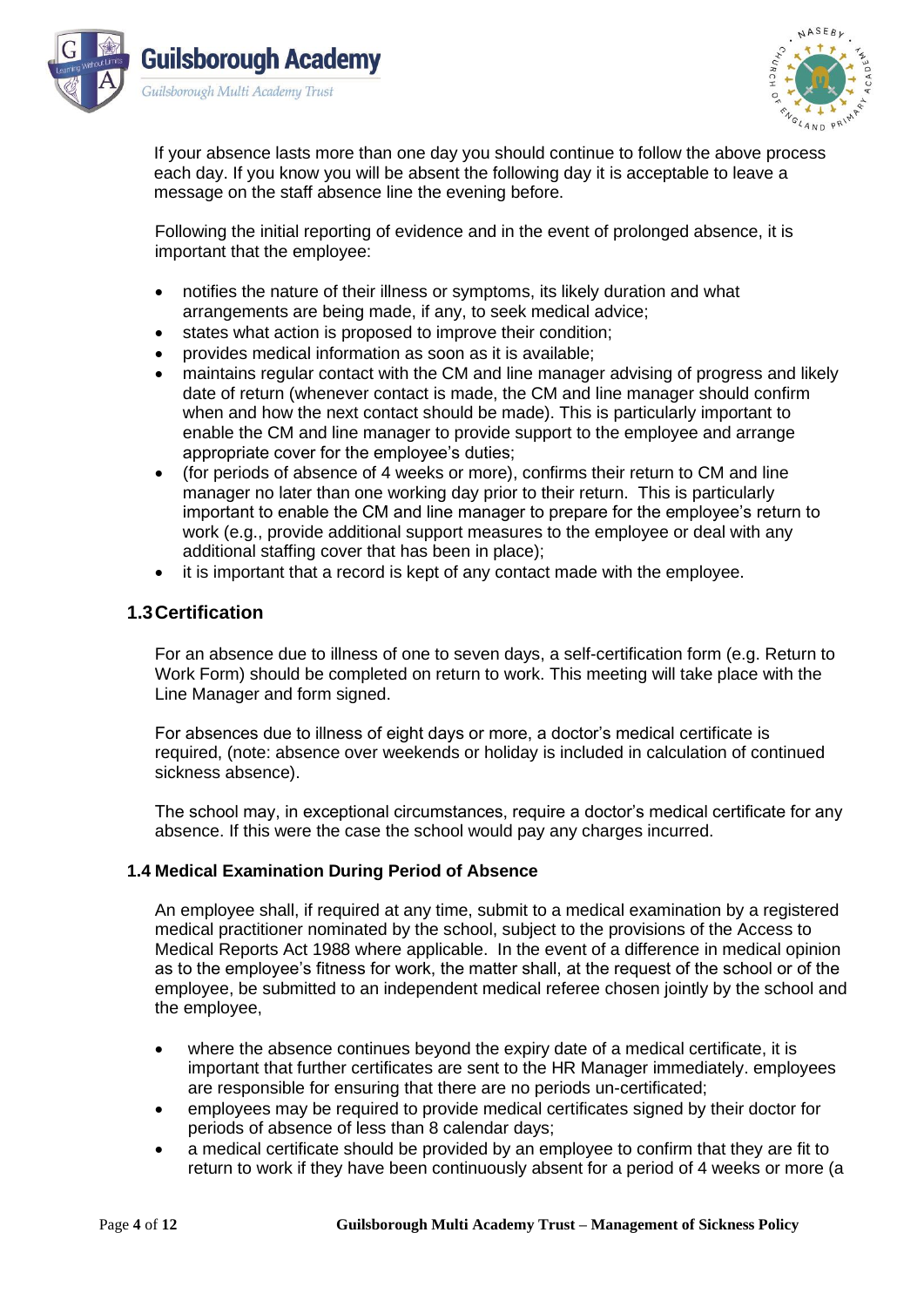



referral to Occupational Health may also be made if there is concern regarding their ability to resume duties);

- a medical certificate should be provided to cover a medical suspension from duties due to contact with notifiable infectious disease;
- a medical certificate should be provided to cover any sickness absence during a period of notice to terminate the employment contract unless the employee is taking any outstanding leave entitlement;
- failure to comply with the Certification requirements may result in disciplinary action and/or entitlements to sick pay being withheld.

#### **Note:**

If the employee has been identified as having a long-term incapacity following a Personal Capability Assessment, and notification of this assessment has stated that medical certificates will no longer be provided by the employee's GP, the employee should provide a copy of this Assessment to the HR Manager. The School will then no longer require medical certificates until such time as this Assessment is reviewed.

## **2. Illness or Injury Arising from Work**

Any accident arising out of or in the course of employment with the school must be reported and recorded in accordance with the accident reporting procedures laid down by the employer. The accident will be subject to investigation and report by an employee authorised for the purpose by the school.

Where an employee seeks medical advice about an illness which is suspected or alleged to result from the nature of his or her employment, the employee must report relevant information to the Principal/Head of School at the first opportunity.

In the case of the first, and any subsequent absence, due to industrial disease or accident, an employee shall submit, at any time during such absence, if so required by the employer, to a medical examination by a registered medical practitioner nominated by the employer. In the event that the employer's doctor is not satisfied that the absence is due to an industrial disease or accident, the employee shall have right of appeal to an independent medical referee chosen jointly by the school and the employee.

#### **False Information**

The provision of any false information could result in disciplinary action being taken, including the possibility of dismissal

## **3. Standards for Sickness Absence Management**

When an employee has a medical condition that prevents their attendance at work, it is essential that both the Assistant Principal responsible for cover for teaching staff, and Finance and Business Director for support staff and Line Manager and employee are clear about the standards expected:

#### **3.1 Management Standards**

• all matters and records surrounding an employee's state of health and welfare will be treated sensitively and held confidentially;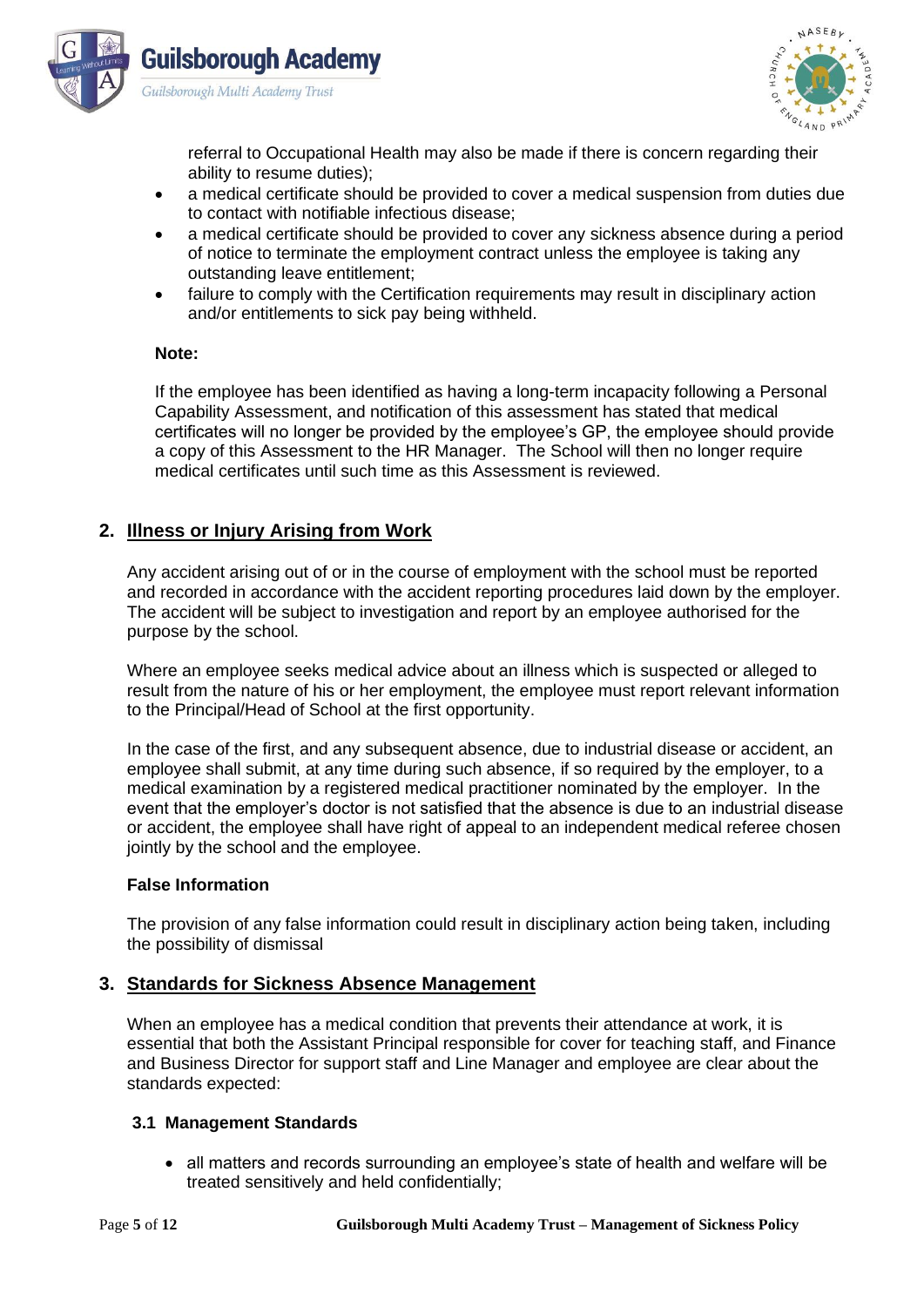



- all absences due to sickness will be monitored and addressed at an early stage;
- the Occupational Health (OH) will be responsible for providing medical advice to Management. Having due regard to the medical advice provided, managers will be responsible for deciding any course of action under the procedure;
- a referral to the OH may be made at any stage in the procedure with due consideration given to an employee's health and welfare at that time;
- ultimately, the Senior Leader and Line Manager (teaching staff) or Finance and Business Director and Line Manager (support staff) will be guided by the advice of OH once an assessment of the medical information available has been made;
- if the Senior Leader and Line Manager or Finance and Business Director and Line Manager are concerned that an employee is not fit to return to work and this is supported by OH then, in the interests of the employee's health and safety, they should be advised to remain absent. Sick pay entitlements in accordance with the employment contract will continue until the OH advises that they are fit;
- a dismissal may be effected before contractual sick pay has expired subject to the proper application of this procedure.

#### **3.2 Employee Standards**

- employees are responsible for notifying the CM and Line Manager of their sickness absence and for maintaining weekly personal contact. Meetings may be arranged at an appropriate location to be decided by the Vice Principal and Assistant Principal/ Finance and Business Director and Line Manager in order that the employee's health, possible support available and return to work can be discussed;
- employees should remain contactable, preferably by phone, for the duration of their sickness absence. No action should be taken by the employee that is prejudicial to their recovery including being absent from home unless supported by OH;
- employees are expected to refrain from activities that could jeopardise their ability to attend work and should not act in any way that will hinder their recovery;
- employees are responsible for providing valid medical certificates and ensuring that there are no gaps in any absence requiring certification;
- employees should not undertake other employment whilst absent (whether paid or unpaid) without the Principal's prior written agreement. Consideration will be given as to whether the additional employment will be detrimental to the employee's health and recovery;
- employees are responsible for complying with the requirements specified in this document and cooperating with all reasonable management instructions.

#### **4. Sickness Entitlements**

#### **4.1 Sickness Scheme**

Employees are entitled to receive sick pay in accordance with the provisions contained in the National Conditions of Service. However, a dismissal may be effected where sick pay has not expired subject to the proper application of this procedure

#### **4.2 Sick Pay and "Normal" Pay**

The sick pay scheme is intended to supplement statutory sick pay and Incapacity Benefit, so as to maintain normal pay during defined periods of absence on account of sickness,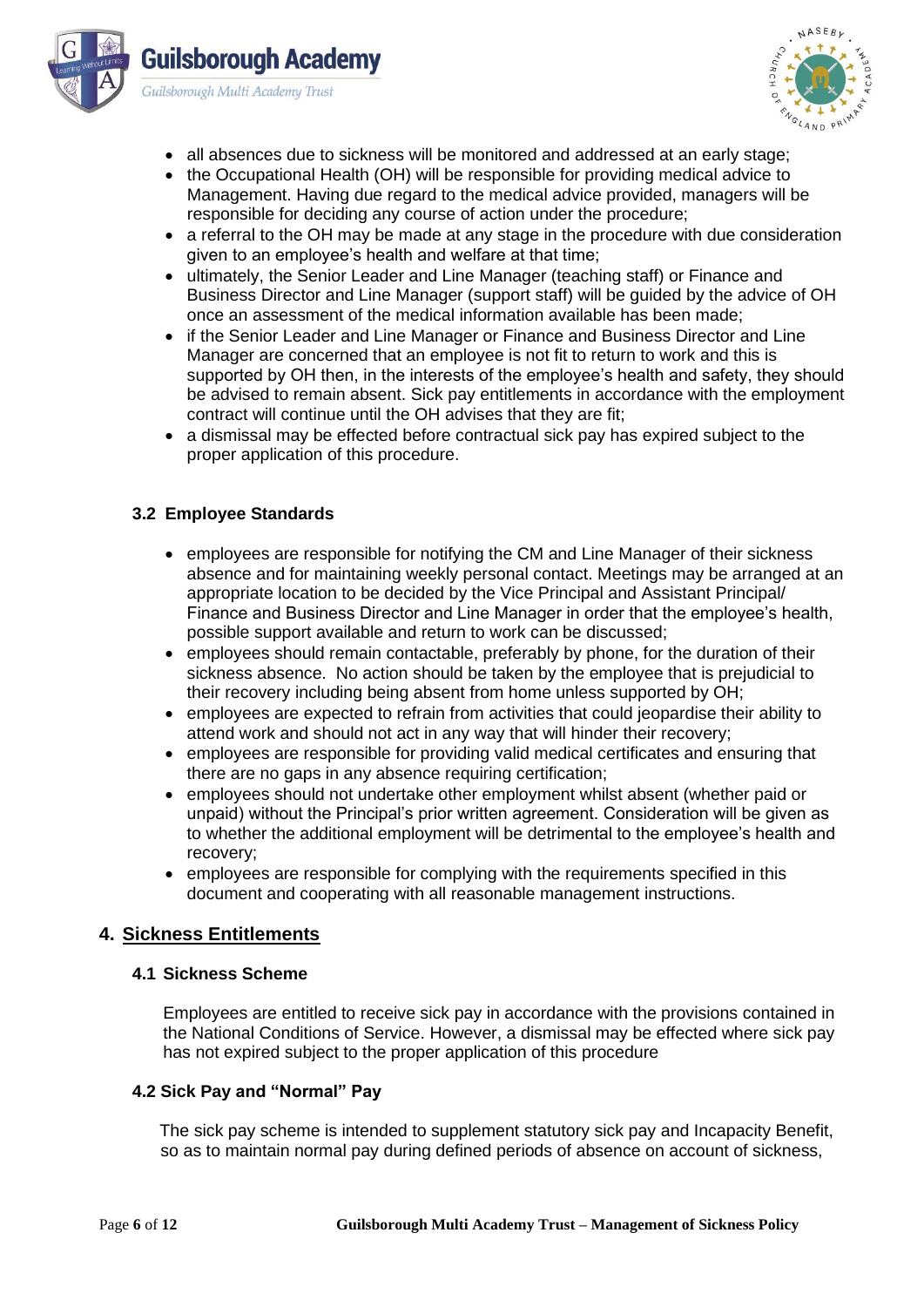



disease, accident or assault. Normal pay includes all earnings that would be paid during a period of normal working, but excludes any payments not made on a regular basis.

#### **4.3 Repayment of Sick Pay Entitlements**

Employees will be expected to repay contractual sick pay if they receive damages from a third party that include an element of sick pay.

## **5. Infectious Disease**

An employee prevented from attending work because of contact with an infectious disease will be entitled to receive normal pay. The period of absence must be certified by the employee's doctor but will not be regarded as sickness absence. However, an employee may be required to undertake flexible working arrangements (e.g. at home) if they are prevented from attending their normal workplace.

## **6. Sickness Absence and Annual Leave**

If an employee falls sick during a period of annual leave, the leave may be reclaimed if a medical certificate is provided to cover the period.

#### **7. Sickness Absence and Bank/Public/Extra Statutory Holidays**

An employee will be regarded as sick if their absence coincides with a bank/public/extra statutory holiday. No substitute bank/public or extra statutory holiday will be given.

#### **8. Termination of Employment and Outstanding Annual Leave**

If an employment contract is terminated, any residual leave should be taken during the notice period, or where this is not possible, an appropriate payment may be credited to the employee.

#### **9. Relationship with Disciplinary Procedure**

Breaches of the employee standards of the Sickness Absence Management Procedure may be dealt with under the School's Disciplinary Procedure. Examples of conduct that may be subject to disciplinary action are:

- taking part in activities that are inconsistent with the cause of absence or prejudicial to recovery; or
- failing to comply with the requirements of the sickness absence management procedure; or
- failing to cooperate with reasonable management instructions.

Examples of offences that may be regarded as gross misconduct and could result in summary dismissal or suspension followed by dismissal are:

- making a false claim of incapacity for work due to ill health; or
- altering the contents of medical certificates; or
- carrying out other employment whilst on sick leave without permission; or
- repeated refusal to carry out reasonable management instructions.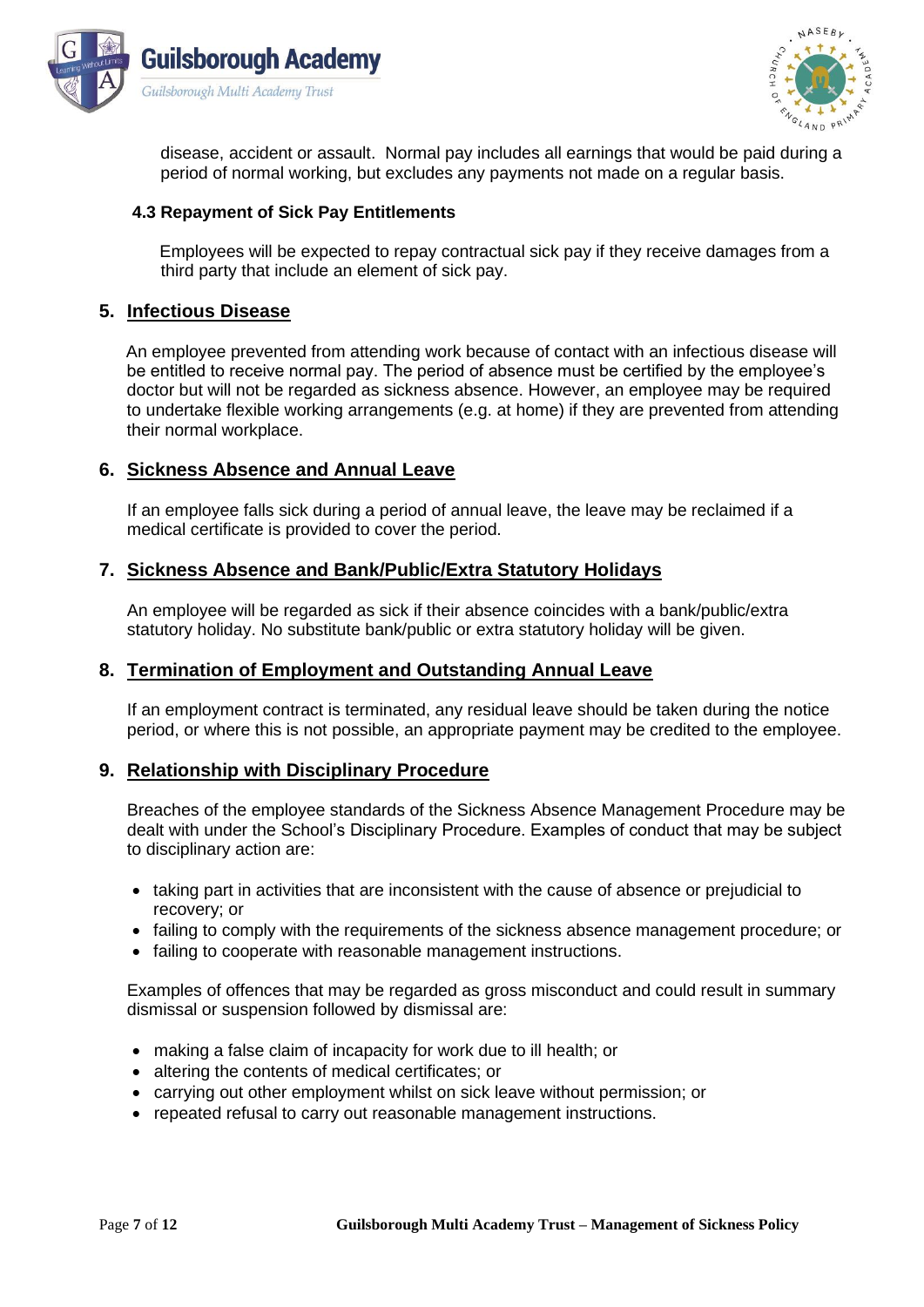



**Notes**: 1. Taking disciplinary action does not remove the obligation on managers to address genuine sickness absence in accordance with this procedure, neither will it prevent the withholding of sick pay entitlements in certain circumstances. The above list is not exhaustive.

## **10.Returning to Work**

#### **10.1 Confirming that an Employee is Fit to Return to Work**

It is important to confirm, in the interests of an employee's health and safety, that the employee is fit to return. In exceptional circumstances, the Line Manager may consider that the employee should not return (even though the employee's doctor advises otherwise). A referral to Occupational Health (OH) should be made to assess the situation and the employee should remain on sickness absence. Sick pay entitlements in accordance with the individual's employment contract should continue.

Once OH advice is received, the Line Manager should discuss the findings with the employee. If further medical information is provided that indicates that the employee had been fit to return, normal pay, in accordance with the employment contract, should be reinstated and backdated, subject to the advice received.

Where appropriate, a 'phased return to work' will be negotiated with the employee and the line manager. This will take into account the individual's personal circumstances and their ability to fulfil their role effectively.

#### **10.2 Employee instructed not to return to work**

Where OH recommends that they should remain absent, the employee should be formally advised that they should not return to work and that sick pay in accordance with their employment contract will continue. A period of time for recovery should be agreed with the employee following which a further referral to OH should be made to assess their progress.

#### **10.3 Employee Instructed to Return to Work**

In exceptional circumstances, although an employee may remain absent, the Line Manager may consider that they are fit, or may not have taken appropriate action to recover. A referral to OH should be made and, if the advice is that the employee is fit to return (even if it is contrary to the employee's own medical advice) the Line Manager and employee should meet to review the situation. It may be appropriate at this stage to obtain a third medical opinion.

If the Line Manager then concludes that the employee is fit, the employee should be formally advised to return to work. If the Line Manager has concerns that the provisions of the sickness scheme have been abused, the school's HR Manager should be contacted for advice on whether the matter should be considered under the Disciplinary Procedure.

#### **11.The Return to Work Review**

After all periods of sickness absence (including single days) the Line Manager should enquire about the employee's health, welfare and period of absence at a Return to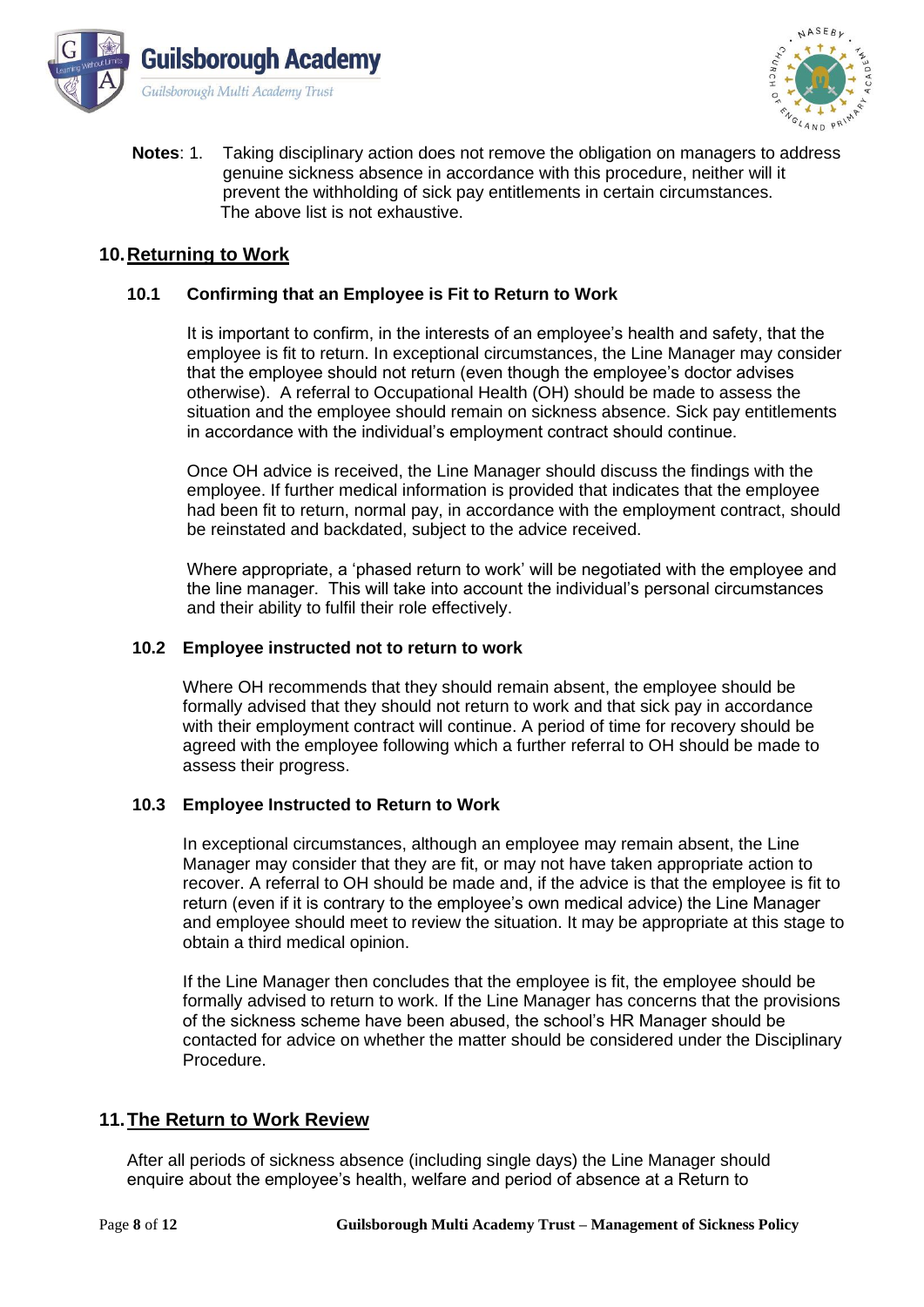



Work Review.

The Return to Work Review should take place face to face and where possible on the first day of return to ensure the employee is fit for work and able to carry out his or her daily duties. The employee should complete a self-certificate form for all periods of sick absence. In addition to discussing the employee's health, welfare and reasons for absence, the review should also consider any underlying problem or disability that may be the cause of the absence and support that may be given to the employee. Information from Return to Work Reviews may form part of discussions at a later stage under the procedure.

The purpose of the meeting is to determine the reason for the absence and the nature of it and, where appropriate, offer assistance and support.

## **12.Sickness Absence Interviews**

Sickness absence interviews will be arranged with employees whose absence records fall into the following categories:

#### **Trigger Points:**

- a total of 7 working days absence within 13 weeks;
- 10 working days in an academic year; or
- any period of unauthorised absence:

## **13.Monitoring of Sickness Absence – Bradford Score Model**

The monitoring of absence due to sickness is based on a system called 'The Bradford Score'. This recognises the greater disruption caused by frequent short term absences as opposed to less frequent longer absence and unacceptable patterns of absence.

The Bradford Score will be calculated as follows:

Bradford Score =  $E^2$  x D where E = number of events (defined as a period of absence) and D = total number of days.

The Bradford Score will include only unexpected absence and exclude all categories covered in the Discretionary Leave of Absence Policy.

The Bradford Score will run over a 12 month rolling period.

The Bradford Score will be used to help to identify employees who require support with the management of their absence rates. The following trigger points will be used, though individual circumstances will be taken into consideration:

- 60+ points in a single term or 125+ accumulated points (over a 12 month rolling period of time) will lead to an initial sickness absence interview with the Senior Leader and Line Manager (teaching staff) or Finance and Business Director and Line Manager (support staff).
- 2nd 60+ points in a term or 300+ accumulated points (over a 12 month rolling period of time) will trigger stage 1 – the informal stage – of the 'Management of Frequent Absence';
- 600+ accumulated points (over a 12 month rolling period of time) will trigger stage 2 the formal interview;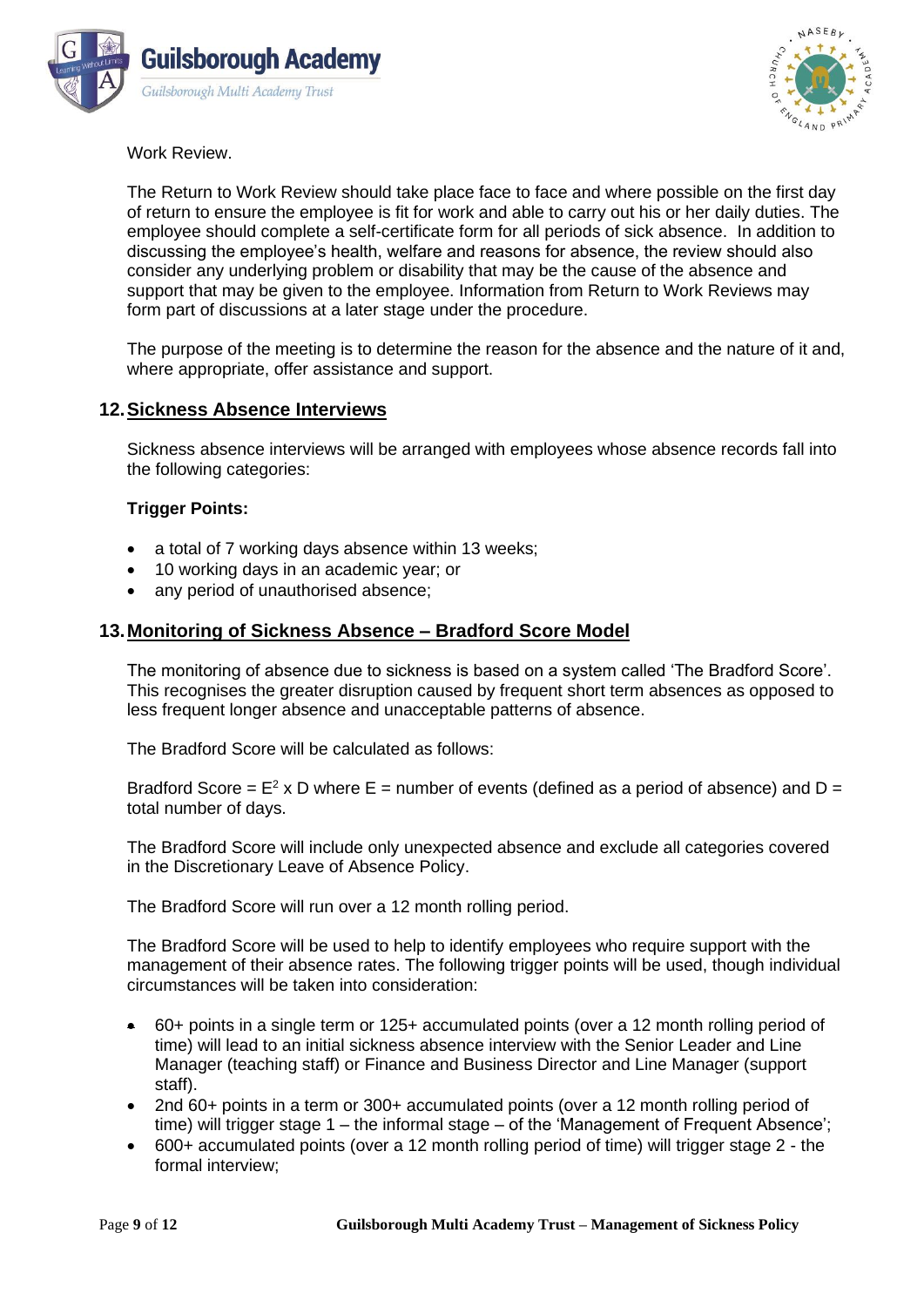



• 900+ accumulated points (over a 12 month rolling period of time) will trigger stage 3 - the 'formal hearing'.

## **14.Management of Frequent Absence**

- when embarking on this procedure, whilst noting that each case will be different, the employer will consider the following when determining any appropriate action;
- the need for medical opinion:
- the nature of the illness:
- the likelihood of recurring or other similar problems arising;
- the length of sickness absence or the pattern of absence;
- the impact of absence on other staff and effective curriculum delivery;
- any steps already taken to address the issue;
- consistency of approach:
- the relevant provisions of the Equality Act 2010.

#### **Note:**

Where the member of staff is the Principal, meetings should be conducted by the Chair of Directors or another designated Director. In this instance, support will be sought from our Personnel Advisors before any proceedings take place.

## **15.Initial Sickness Absence Interview –Senior Leader and Line Manager (Teaching Staff) or Finance and Business Director and Line Manager (Support Staff)**

If an employee reaches a Bradford Score of 60+ points in a single term or 125+ accumulated points, an initial sickness absence interview will be arranged with the Senior Leader and Line Manager or Finance and Business Director and Line Manager and must take place within 10 working days where possible. Where possible, the employee will be seen personally to confirm the interview and followed up with either an email or letter detailing the appropriate information. This interview will look to identify the issues causing the absence rates and any support that may be required by the employee. The Line Manager should at this point offer external agency support where required.

#### **15.1 Stage 1 - Informal Stage –Senior Leader and Line Manager or Finance and Business Director and Line Manager**

Following the initial sickness absence interview if an employee fails to improve their attendance and reaches an accumulated Bradford Score of 300+ points or a second term of 60+ points, they will be invited to attend a second meeting with the Senior Leader and Line Manager or Finance and Business Director and Line Manager. It would take the form of a counselling interview and the purpose of the meeting will be to:

- explain concern at the current absence level;
- explore the reasons for it:
- establish a review period;
- seek permission to access medical reports through our personnel advisors;
- agree strategies to resolve any problems which might improve attendance and identify areas of support and assistance.

At this stage, the interview will be as informal as possible with the emphasis on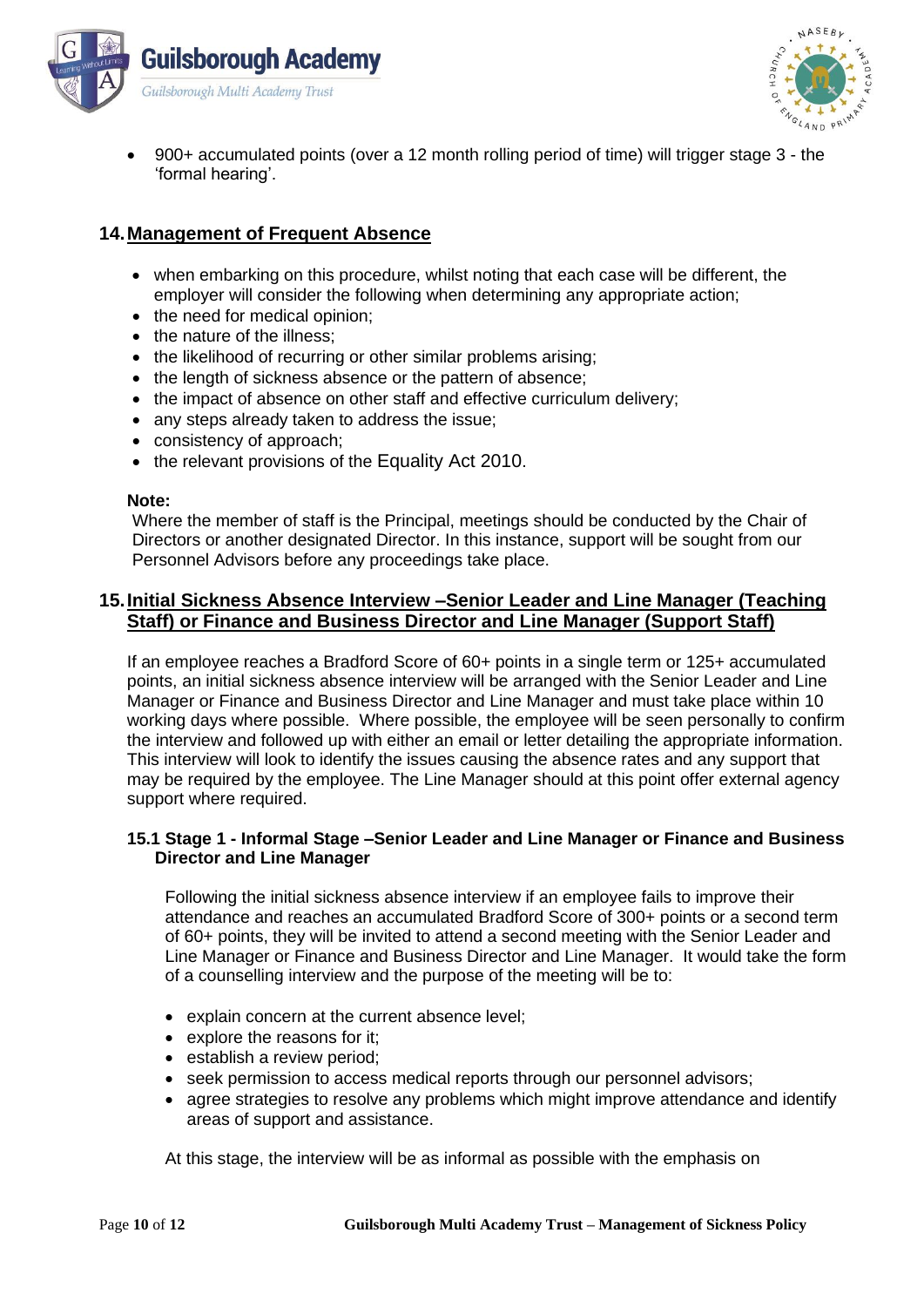



counselling and support. The employee can be accompanied by a work colleague or trade union representative. In this instance, Senior Leader and Line Manager or Finance and Business Director and Line Manager may also be accompanied. At the conclusion of the interview the Line Manager should summarise the main points discussed including:

- the action points that have been agreed including assistance and support;
- when the situation will be reviewed.

A record of the meeting and the agreed outcome will be kept indicating the employee's responses. A copy should be given to the employee.

If a member of staff has had a long period of absence (two or more months) subsequent to the commencement of, or during consideration of, Formal Capability Policy, the case will go straight to Stage 2 of these procedures.

If during absence due to illness a member of staff declines to attend this interview without due course or participate at any further stage during this process, it may be necessary to proceed straight to Stage 3 of these procedures. This may also apply if, when asked, an employee declines to give permission to access medical reports.

#### **15.2Stage 2 - Formal Interview – Principal or Head of School**

An employee who has failed to show a reasonable improvement in attendance and whose Bradford Score rises above 600 accumulated points, will be required to attend a formal interview. Notification of the meeting will be in writing giving the time, date and place of the meeting, the reason and status of the meeting and a reminder of the employee's rights of representation. At least seven working days notice will be provided. The purpose of the hearing will be to:

- explore why the absence level continues to cause concern and the reasons for it;
- explain continued concern at that absence level and the impact on the school;
- explore other options such as ill health, retirement, redeployment, stepping down, etc;
- offer any further help or guidance.

If, after medical advice, in consultation with the member of staff, it is apparent that a medical condition may be chronic and will continue to affect attendance, then consideration may need to be given to move to Stage 3. In such instances a supportive approach should be agreed and consideration given to alternative work or any reasonable adjustment in the workplace.

A record of the interview will be kept including the employee's response and any agreed areas of support and assistance.

Dependent on the outcome of the interview, the Principal/Head of School may formally warn the employee that the absence level is unsatisfactory and that a failure to improve may result in termination of employment. A member of staff may appeal against this warning to the Clerk to the Governing Body and should log their intention to do this with the Principal/Head of School within ten working days of receipt of the written issue of the warning.

A letter confirming the above warning and a record of the meeting will be sent to the employee.